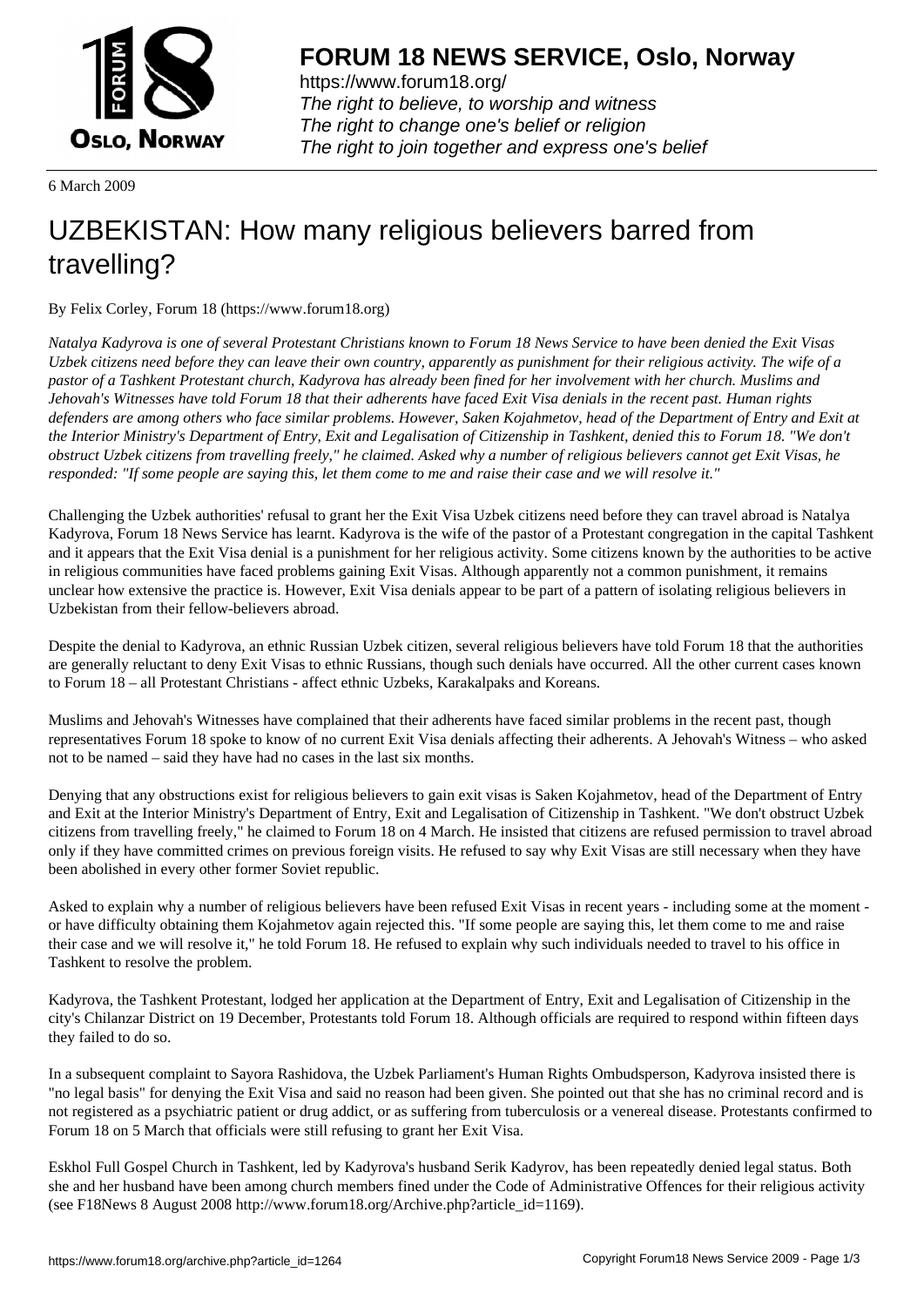Various Protestant communities in different parts of Uzbekistan have told Forum 18 of several other cases at present where their members have been denied Exit Visas. However, they asked that the names of individuals not be made public in the hope that the denial of Exit Visas can be overturned quietly. In some cases officials have told citizens that the National Security Service (NSS) secret police has informed the Department of Entry, Exit and Legalisation of Citizenship not to issue Exit Visas because of their religious activities. In other cases officials gave no reasons.

Human rights groups have noted that the Uzbek authorities have also long refused Exit Visas to human rights defenders, representatives of the political opposition and journalists.

Uzbek citizens get their Passports when they are 16 years old. Such Passports need to be updated when they reach 25 and again 45. Those wishing to travel abroad (apart from to several other former Soviet republics) need to get an Exit Visa, which is valid for two years, from their local Department of Entry, Exit and Legalisation of Citizenship where they live. Citizens need to complete a two-page form with full details about themselves, their immediate family (whether alive or dead), where they have ever worked, what countries they have visited and why they wish to travel abroad. The form needs to be stamped by their employer or, for those without a job, the chair of their Mahalla (residential district) committee.

If the Exit Visa is granted, it is stuck into the Passport and the citizen can travel to any country during the two-year period provided they get an Entry Visa, if required, for the foreign country.

The authorities have long used Exit Visa denials as a way to punish religious believers further. Among previous victims was Erkin Khabibov, a Jehovah's Witness from Bukhara [Bukhoro]. He was denied an Exit Visa in about 2002 after he was found guilty under the administrative code of preaching Jehovah's Witness beliefs (see F18News 28 January 2004 http://www.forum18.org/Archive.php?article\_id=237).

Several religious believers from different parts of Uzbekistan told Forum 18 that if a citizen is denied an Exit Visa it is possible to pressure officials to relent in some cases. "If you insist and threaten to make a fuss you can eventually get the decision overturned," one citizen from a city a long way from Tashkent told Forum 18. "I know of several fellow-believers who in the end managed to get their Exit Visas this way."

A Tashkent-based Protestant told Forum 18 that several years ago an ethnic Russian Protestant pastor in the city was denied an Exit Visa. "He told the head of the city district Department that he would write complaints and there would be an international scandal if they didn't give him the Exit Visa," the Protestant told Forum 18. "They immediately gave it to him."

Human rights defenders have also occasionally been successful in having Exit Visa denials overturned, as Tashkent-based human rights defender Surat Ikramov told Forum 18 on 6 March.

Religious believers and human rights defenders point out that corruption can also be a reason officials obstruct the granting of Exit Visas.

Uzbekistan is the only former Soviet republic that still has Exit Visas. Turkmenistan on paper abolished its Exit Visa requirement in 2004 - but it still maintains an exit ban list used against anyone the authorities dislike, such as human rights defenders and active religious believers (see F18News 19 November 2008 http://www.forum18.org/Archive.php?article\_id=1219).

Although in theory having an Exit Visa is sufficient to travel – unless an Arrest Warrant has been issued – religious believers are among those who have been prevented from crossing the border by the Uzbek authorities at the last minute.

Local residents who have travelled abroad for what the Uzbek authorities suspect are religious motives – especially to study their faith at a foreign college – are especially closely scrutinised on returning to the country, members of different religious communities told Forum 18. "Our students from Uzbekistan routinely face questioning about their studies and have all the course materials and books taken from them as they return home," a teacher in a religious college in another former Soviet republic told Forum 18.

Protestant Christians, Jehovah's Witnesses and Baha'is have told Forum 18 of recent cases where their adherents have been questioned and searched when leaving Uzbekistan to take part in religious events or meetings abroad or when returning.

As well as obstructing some of its own citizens from leaving, Uzbekistan also has prevented known foreign religious activists from entering the country, members of various religious communities have told Forum 18. Would-be religious visitors can be denied Visas at Uzbek Consulates around the world or, even if they have Visas, can be denied entry once they arrive in the country.

Long-term resident foreign citizens who were active in religious communities have also been expelled in recent years. Uzbekistan's Chief Rabbi, Abe David Gurevich, and his wife Malka Gurevich, who also worked for the Tashkent branch of the Hasidic World Lubavitch Movement, were forced to leave the country in June 2008 after the authorities refused to renew their accreditation (see F18News 14 July 2008 http://www.forum18.org/Archive.php?article\_id=1158). Several foreign Protestants were expelled in 2007